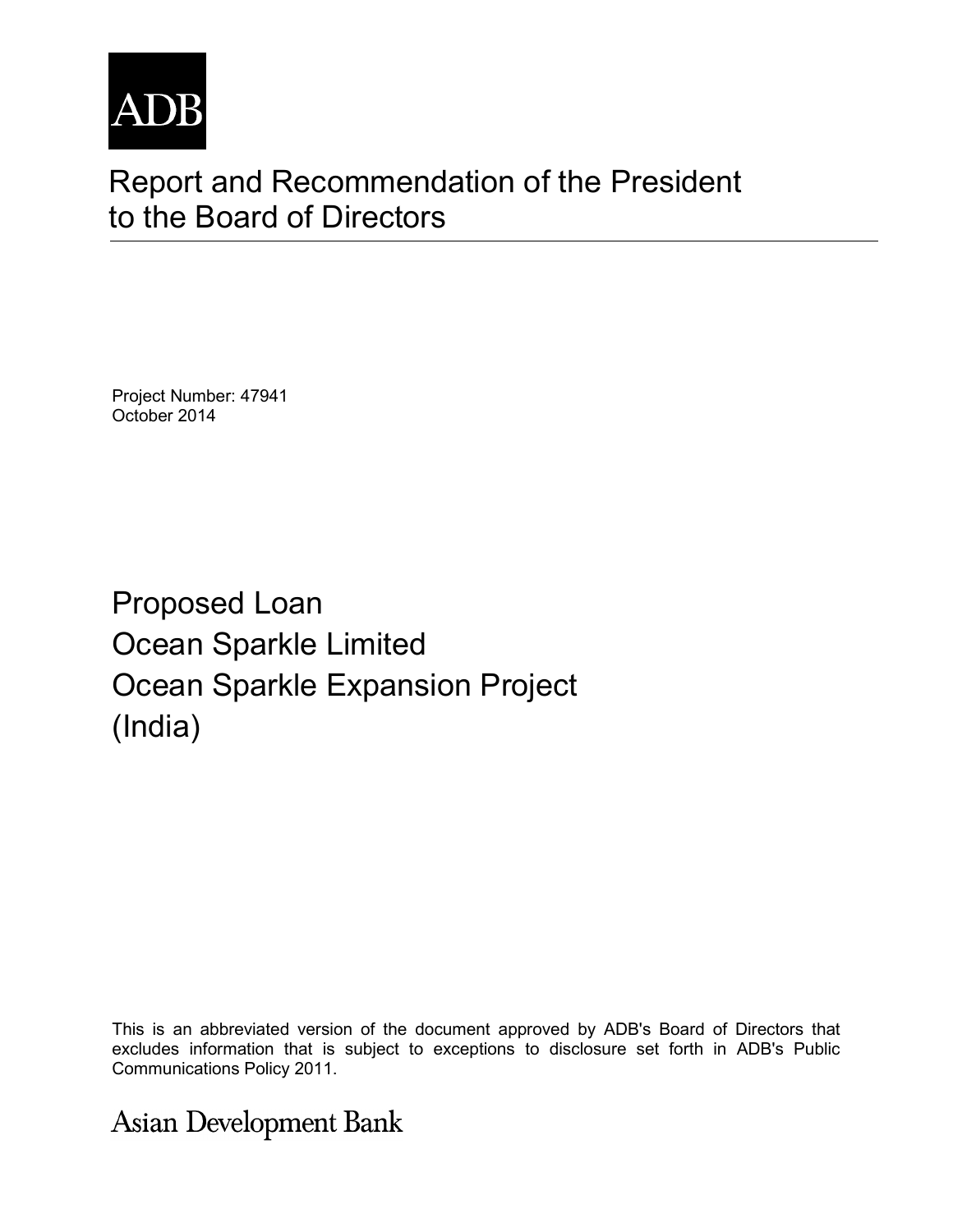## **CURRENCY EQUIVALENTS**

(as of 01 September 2014)

Currency unit  $-$  Indian rupee/s (Re/Rs)<br>Re1.00 =  $$0.016$  $Re1.00 = $0.016$ <br> $$1.00 = Rs60.52$  $$1.00 =$ 

## **ABBREVIATIONS**

| <b>ADB</b>   | Asian Development Bank                     |
|--------------|--------------------------------------------|
| <b>CAPEX</b> | capital expenditure                        |
| <b>CPS</b>   | country partnership strategy               |
| <b>ESMS</b>  | environmental and social management system |
| <b>GDP</b>   | gross domestic product                     |
| <b>IMS</b>   | integrated management system               |
| <b>ITM</b>   | independent technical and market           |
| O&M          | operation and management                   |
| <b>OSL</b>   | Ocean Sparkle Limited                      |

#### **NOTES**

- (i) The fiscal year (FY) of Ocean Sparkle Limited ends on 31 March.
- (ii) In this report, "\$" refers to US dollars.

| <b>Vice-President</b><br><b>Director General</b><br><b>Director</b> | L. Venkatachalam, Private Sector and Cofinancing Operations<br>T. Freeland, Private Sector Operations Department (PSOD)<br>D. Purka, Infrastructure Finance Division 1, PSOD |
|---------------------------------------------------------------------|------------------------------------------------------------------------------------------------------------------------------------------------------------------------------|
| <b>Team leaders</b>                                                 | M. Hashimi, Investment Specialist, PSOD                                                                                                                                      |
|                                                                     | S. Shah, Principal Investment Specialist, PSOD                                                                                                                               |
| <b>Team members</b>                                                 | S. Chakraborty, Advisor, Guarantees and Syndications, PSOD                                                                                                                   |
|                                                                     | E. David, Investment Officer, PSOD                                                                                                                                           |
|                                                                     | M. Greenhow, Senior Counsel, Office of the General Counsel                                                                                                                   |
|                                                                     | A. Kumar, Investment Officer, PSOD                                                                                                                                           |
|                                                                     | S. Noda, Senior Safeguards Specialist, PSOD                                                                                                                                  |
|                                                                     | V. Ramasubramanian, Safeguards Specialist, PSOD                                                                                                                              |
|                                                                     | K. Taniguchi, Senior Economist, PSOD                                                                                                                                         |
|                                                                     | D. Urbaneja-Furelos, Young Professional, PSOD                                                                                                                                |

In preparing any country program or strategy, financing any project, or by making any designation of or reference to a particular territory or geographic area in this document, the Asian Development Bank does not intend to make any judgments as to the legal or other status of any territory or area.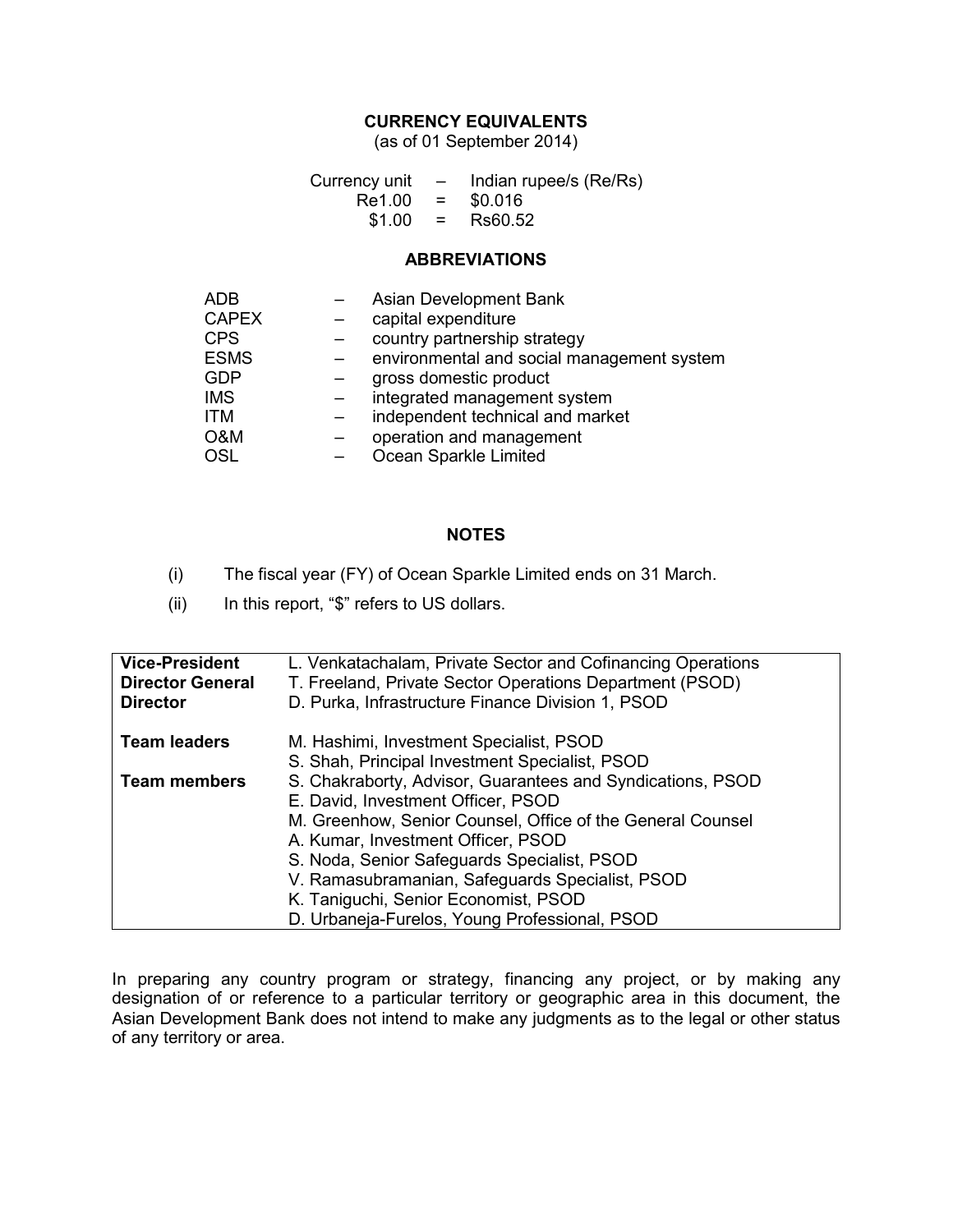# **CONTENTS**

# PROJECT AT A GLANCE

| I.   | THE PROPOSAL                                                                                                                                                                | 1                |
|------|-----------------------------------------------------------------------------------------------------------------------------------------------------------------------------|------------------|
| II.  | THE PROJECT                                                                                                                                                                 | 1                |
|      | A. Project Identification and Description<br>B. Development Impact, Outcome, and Outputs<br>C. Alignment with ADB Strategy and Operations<br>D. Implementation Arrangements | 1<br>3<br>3<br>4 |
| III. | THE PROPOSED ADB ASSISTANCE                                                                                                                                                 | 4                |
|      | A. The Assistance<br>B. Value Added by ADB Assistance                                                                                                                       | 4<br>4           |
| IV.  | POLICY COMPLIANCE                                                                                                                                                           | 5                |
|      | A. Safeguards and Social Dimensions<br><b>B.</b> Anticorruption Policy<br>C. Investment Limitations<br>D. Assurances                                                        | 5<br>6<br>6<br>6 |
| V.   | <b>RECOMMENDATION</b>                                                                                                                                                       | 6                |
|      | <b>APPENDIX</b>                                                                                                                                                             |                  |
| 1.   | Design and Monitoring Framework                                                                                                                                             |                  |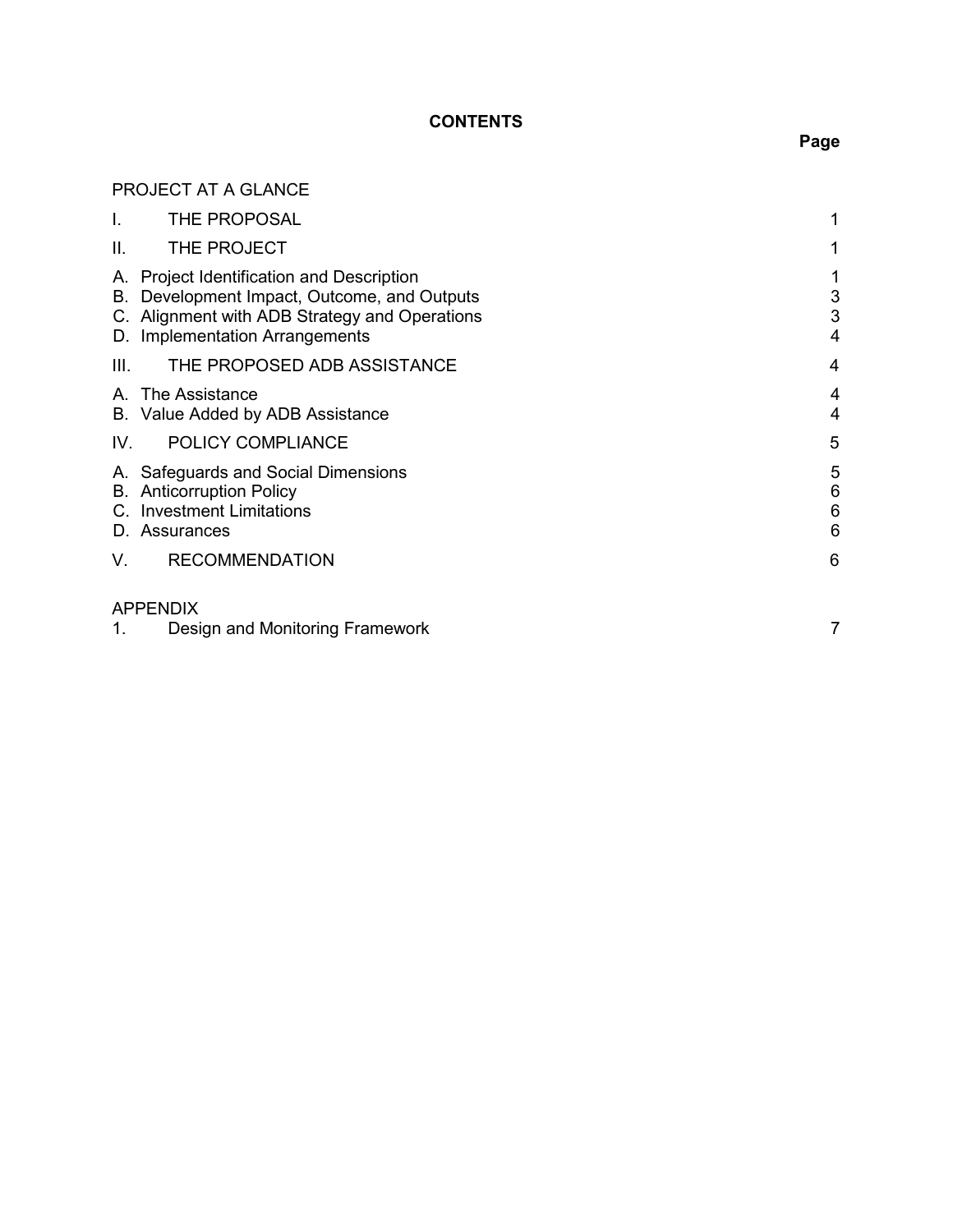# **PROJECT AT A GLANCE**

|   | 1. Basic Data                                                                                                |                                                                                                                                      |                                    |                                |                          |                                        | Project Number: 47941-001    |  |       |
|---|--------------------------------------------------------------------------------------------------------------|--------------------------------------------------------------------------------------------------------------------------------------|------------------------------------|--------------------------------|--------------------------|----------------------------------------|------------------------------|--|-------|
|   | <b>Project Name</b>                                                                                          | Ocean Sparkle Expansion<br>Project                                                                                                   |                                    | <b>Department</b><br>/Division |                          | PSOD/PSIF1                             |                              |  |       |
|   | <b>Country</b>                                                                                               | India                                                                                                                                |                                    |                                |                          |                                        |                              |  |       |
|   | 2. Sector                                                                                                    | Subsector(s)                                                                                                                         |                                    |                                |                          |                                        | ADB Financing (\$ million)   |  |       |
| ✔ | Transport                                                                                                    | Water transport (non-urban)                                                                                                          |                                    |                                |                          |                                        |                              |  | 40.00 |
|   |                                                                                                              |                                                                                                                                      |                                    |                                |                          | <b>Total</b>                           |                              |  | 40.00 |
|   | 3. Strategic Agenda                                                                                          | <b>Subcomponents</b>                                                                                                                 |                                    |                                |                          | <b>Climate Change Information</b>      |                              |  |       |
|   | Inclusive economic<br>growth (IEG)<br>Environmentally<br>sustainable growth<br>(ESG)<br>Regional integration | Pillar 1: Economic opportunities,<br>including jobs, created and expanded<br>Eco-efficiency<br>Pillar 1: Cross-border infrastructure |                                    |                                |                          | Climate Change impact on the Project   |                              |  | Low   |
|   | (RCI)                                                                                                        |                                                                                                                                      |                                    |                                |                          |                                        |                              |  |       |
|   | 4. Drivers of Change                                                                                         | <b>Components</b>                                                                                                                    |                                    |                                |                          | <b>Gender Equity and Mainstreaming</b> |                              |  |       |
|   | Partnerships (PAR)                                                                                           | Commercial cofinancing<br><b>Private Sector</b>                                                                                      |                                    |                                | No gender elements (NGE) |                                        |                              |  |       |
|   | Private sector                                                                                               | Promotion of private sector                                                                                                          |                                    |                                |                          |                                        |                              |  |       |
|   | development (PSD)                                                                                            | investment                                                                                                                           |                                    |                                |                          |                                        |                              |  |       |
|   |                                                                                                              |                                                                                                                                      |                                    |                                |                          |                                        |                              |  |       |
|   | 5. Poverty Targeting<br>Project directly targets                                                             | <b>No</b>                                                                                                                            |                                    | Regional                       | <b>Location Impact</b>   |                                        |                              |  | High  |
|   | poverty                                                                                                      |                                                                                                                                      |                                    |                                |                          |                                        |                              |  |       |
|   | 6. Nonsovereign Operation Risk Rating                                                                        |                                                                                                                                      |                                    |                                |                          |                                        |                              |  |       |
|   | <b>Obligor Name</b>                                                                                          |                                                                                                                                      | <b>Obligor Risk Rating</b>         |                                |                          | <b>Obligor Risk Rating</b>             | <b>Facility Risk Rating</b>  |  |       |
|   |                                                                                                              |                                                                                                                                      | <b>Local Currency</b>              |                                |                          | <b>Foreign Currency</b>                |                              |  |       |
|   | Ocean Sparkle Limited                                                                                        |                                                                                                                                      | <b>NSO6</b>                        |                                | <b>NSO6</b>              |                                        | <b>NSO8</b>                  |  |       |
|   | 7. Safeguard Categorization                                                                                  | <b>Environment: B</b>                                                                                                                | <b>Involuntary Resettlement: C</b> |                                |                          |                                        | <b>Indigenous Peoples: C</b> |  |       |
|   | 8. Financing                                                                                                 |                                                                                                                                      |                                    |                                |                          |                                        |                              |  |       |
|   | <b>Modality and Sources</b>                                                                                  |                                                                                                                                      |                                    |                                |                          | Amount (\$ million)                    |                              |  |       |
|   | <b>ADB</b>                                                                                                   |                                                                                                                                      |                                    |                                |                          |                                        | 40.00                        |  |       |
|   | Nonsovereign LIBOR Based Loan: Ordinary capital resources                                                    |                                                                                                                                      |                                    |                                | 35.30                    |                                        |                              |  |       |
|   | Nonsovereign Local Currency Loan: Ordinary capital resources<br><b>B-Loans</b>                               |                                                                                                                                      |                                    |                                | 4.70<br>0.00             |                                        |                              |  |       |
|   | None                                                                                                         |                                                                                                                                      |                                    |                                | 0.00                     |                                        |                              |  |       |
|   | Official Cofinancing <sup>a</sup>                                                                            |                                                                                                                                      |                                    |                                | 0.00                     |                                        |                              |  |       |
|   | None                                                                                                         |                                                                                                                                      |                                    |                                |                          |                                        | 0.00                         |  |       |
|   | Others <sup>b</sup>                                                                                          |                                                                                                                                      |                                    |                                | 0.00                     |                                        |                              |  |       |
|   | <b>Total</b>                                                                                                 |                                                                                                                                      |                                    |                                |                          |                                        | 40.00                        |  |       |
|   | 9. Effective Development Cooperation                                                                         |                                                                                                                                      |                                    |                                |                          |                                        |                              |  |       |
|   | Use of country procurement systems<br>No                                                                     |                                                                                                                                      |                                    |                                |                          |                                        |                              |  |       |
|   | Use of country public financial management systems<br>No                                                     |                                                                                                                                      |                                    |                                |                          |                                        |                              |  |       |

<sup>&</sup>lt;sup>a</sup> Includes loans funded by Clean Technology Fund and Canadian Climate Fund.

**b** Derived by deducting ADB financing, B Loans and Official Cofinancing from Project Total Cost.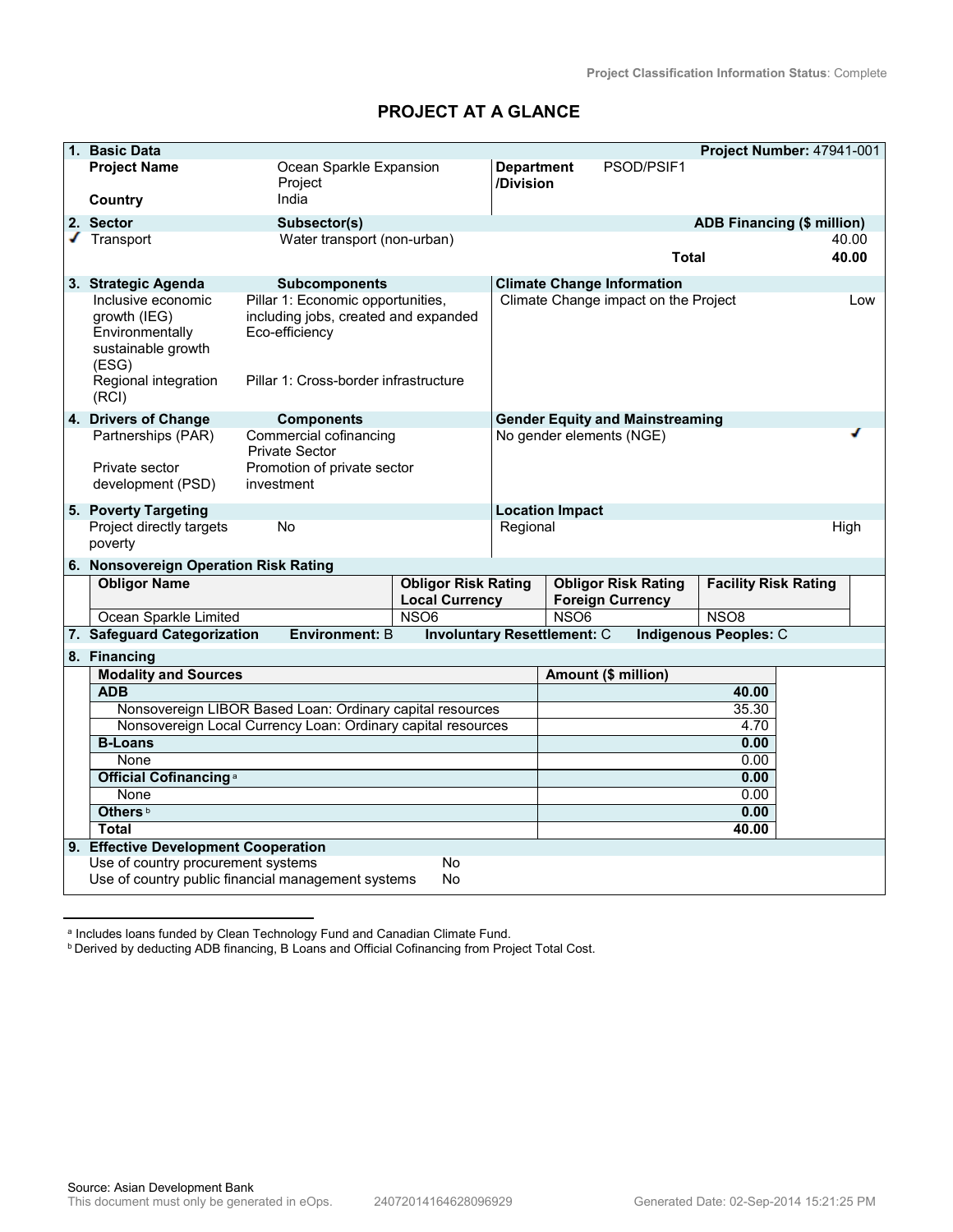# **I. THE PROPOSAL**

1. I submit for your approval the following report and recommendation on a proposed loan of up to \$40 million to Ocean Sparkle Limited (OSL) (to be disbursed in Indian rupees and/or US dollars) for the Ocean Sparkle Expansion Project in India.

# **II. THE PROJECT**

## **A. Project Identification and Description**

## **1. Project Identification**

2. India is the world's third largest economy by gross domestic product (GDP), with 7,517 kilometers of coastline—making it one of the major destinations and hubs for global trade. India's ports play a vital role, as almost 95% of the volume and 70% of the value of India's global merchandise trade is carried by maritime transport.<sup>1</sup> While world trade increased at a compound annual growth rate of 11.7% during 2000–2007, India's trade growth was 19.8%.<sup>2</sup> In line with this trend, merchandise trade (the sum of merchandise exports and imports) in India has grown rapidly, from 30.5% of GDP in 2009 to almost 42.5% in 2012. $3$  Accordingly, the 12th Five Year Plan of the Government of India gives high priority to ports, with the budget allocation for ports 149% higher than in the previous five-year plan.<sup>4</sup> The objective of the Maritime Agenda, 2010–2020 prepared by the Ministry of Shipping is not only to create more capacity, but also to enhance port performance to reduce transaction costs significantly and make Indian ports globally competitive and efficient.<sup>5</sup> The agenda states that public funds are planned to be mainly deployed for common use infrastructure facilities (e.g., deepening of port channels, and rail and road connectivity from ports to hinterland) while most investment for the port sector (e.g., cargo handling equipment and operating berths) is expected to come from the private sector under public–private partnerships. The focus is to add capacity and infuse efficiency in order to enhance trade volumes.

3. According to the Maritime Agenda, an investment of Rs1,094 billion will be required in major ports and Rs1,679 billion in non-major ports to create additional capacity. The private sector is expected to fund 66.0% of the projects in major ports and 96.1% in non-major ports in three phases until 2020.<sup>6</sup> In addition to capacity investment, private sector participation in port operation and management (O&M) service is expected to lead to improved efficiency, reduce turnaround time (average time spent by a ship from its entry into port waters until its departure), and make Indian ports more competitive through the introduction of the latest technology and better management practices. Providers of specialized maritime services such as OSL can benefit from this drive to improve O&M efficiency at newly developed or expanded ports.<sup>7</sup>

 1 The World Bank. World Development Indicators Database. GDP PPP. http://www.worldbank.org/ (accessed 15 July 2014).

<sup>&</sup>lt;sup>2</sup> GMB Ports. Role of Ports in Economic Development. http://www.gmbports.org/emusing\_fifth\_edition/apr11/ip \_economic\_development.htm

 $^3$  The World Bank. World Development Indicators Database Merchandise Trade (% of GDP).

http://www.worldbank.org/ (accessed 15 July 2014).

<sup>4</sup> Government of India, Planning Commission. http://12thplan.gov.in

<sup>5</sup> Government of India, Ministry of Shipping. 2011. *Maritime Agenda: 2010‒2020*. Delhi. http://www.performance.gov. in/sites/default/files/document/strategy/Shipping.pdf

<sup>&</sup>lt;sup>6</sup> Major ports are primarily owned by the public sector, though may outsource some of their operations to private service providers, while non-major ports are owned and managed by state governments or private parties.

 $^7$  The Asian Development Bank (ADB) independent technical and market (ITM) consultant projects the private sector share in Indian ports' O&M to rise to 85% from 70% from 2014 until 2019.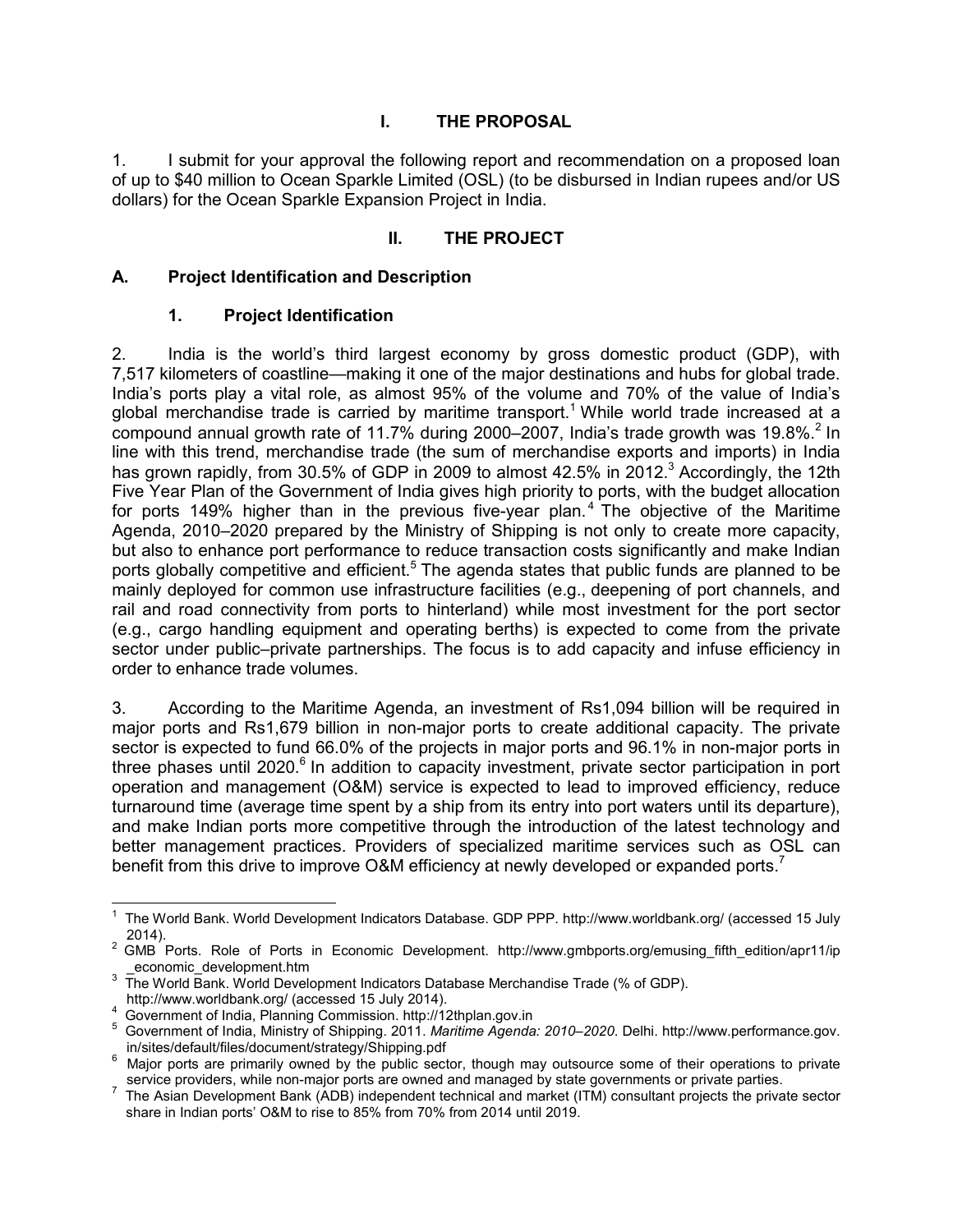4. Established in 1995, OSL is a market leader with a majority share of privatized and outsourced port O&M services in India. The company has sound commercial, technical, and financial fundamentals, and a proven record that has increased its market share by consistently delivering quality of service and value to its customers.

5. OSL approached the Asian Development Bank (ADB) for long-term financing for its growth in domestic and international markets. With ADB assistance, OSL aims to bring more efficient O&M services to ports. This will not only help in providing safe and efficient operations but also reduce turnaround time—eventually enhancing India's port competitiveness to handle higher cargo and export volumes.

# **2. Project Design**

6. The proposed financing will support funding of OSL's capital expenditure (CAPEX) plan until 2016. All vessels are expected to be sourced from the international market. The acquisition process will be sequenced to ensure full vessel utilization and is scheduled to be completed within 24 months. These vessels will enhance the efficiency of ports where OSL operates through more competitive and efficiently run harbor towage, mooring, and pilotage operations.

# **3. The Borrower**

7. OSL and its subsidies and joint venture companies (the OSL group) are engaged in the acquisition of marine vessels and the provision of such vessels for comprehensive port management services across major, non-major, and captive ports in India. OSL's fleet includes 78 tugs, 10 pilot launches, five mooring launches, six dredgers, and five barges. OSL's port management services can be broken down into four segments: (i) port management services, including pilotage, harbor towage, and O&M of port marine crafts; ship traffic management and communications; mooring of ships and upkeep of mooring equipment; upkeep of navigational aids; and maintenance of navigational channels; (ii) ship-to-ship transfer operations of crude and/or cargo at open sea resulting from ports' lack of capacity to berth large vessels because of draft restrictions; (iii) cargo lighterage operations necessitated to resolve issues of congestion or draft restriction at ports; and (iv) maintenance and environmental dredging.

8. OSL has an ICRA rating of A+ (stable) on its term loans, cash credit, and non-fund based limits.<sup>8</sup> According to the most recent assessment by ICRA Limited (ICRA), the stable rating reflects OSL's long record, considerable experience, and very strong market position; the medium-to-long tenure of its customer contracts; presence of take-or-pay provisions, resulting in assured revenue streams; a good record in securing repeat business; a healthy bidding success rate for new contracts; and sound profitability and liquidity profile. OSL has enjoyed robust financial performance over the past 3 years with strong liquidity, asset turnover (indication of its ability to roll over contracts), coverage, and leverage ratios. ICRA also forecasts that OSL's ratings will be strengthened by the favorable long-term demand outlook for port O&M services, driven by the large-scale ongoing and proposed port developments in India.

 $\overline{a}$ 8 ICRA. 2013. *Ocean Sparkle Limited*. Delhi. http://www.icra.in/Files/Reports/Rationale/Ocean%20Sparkle\_r\_ 19092013.pdf ICRA Limited was set up in 1991 by leading financial institutions in India as an independent and professional investment information and credit rating agency.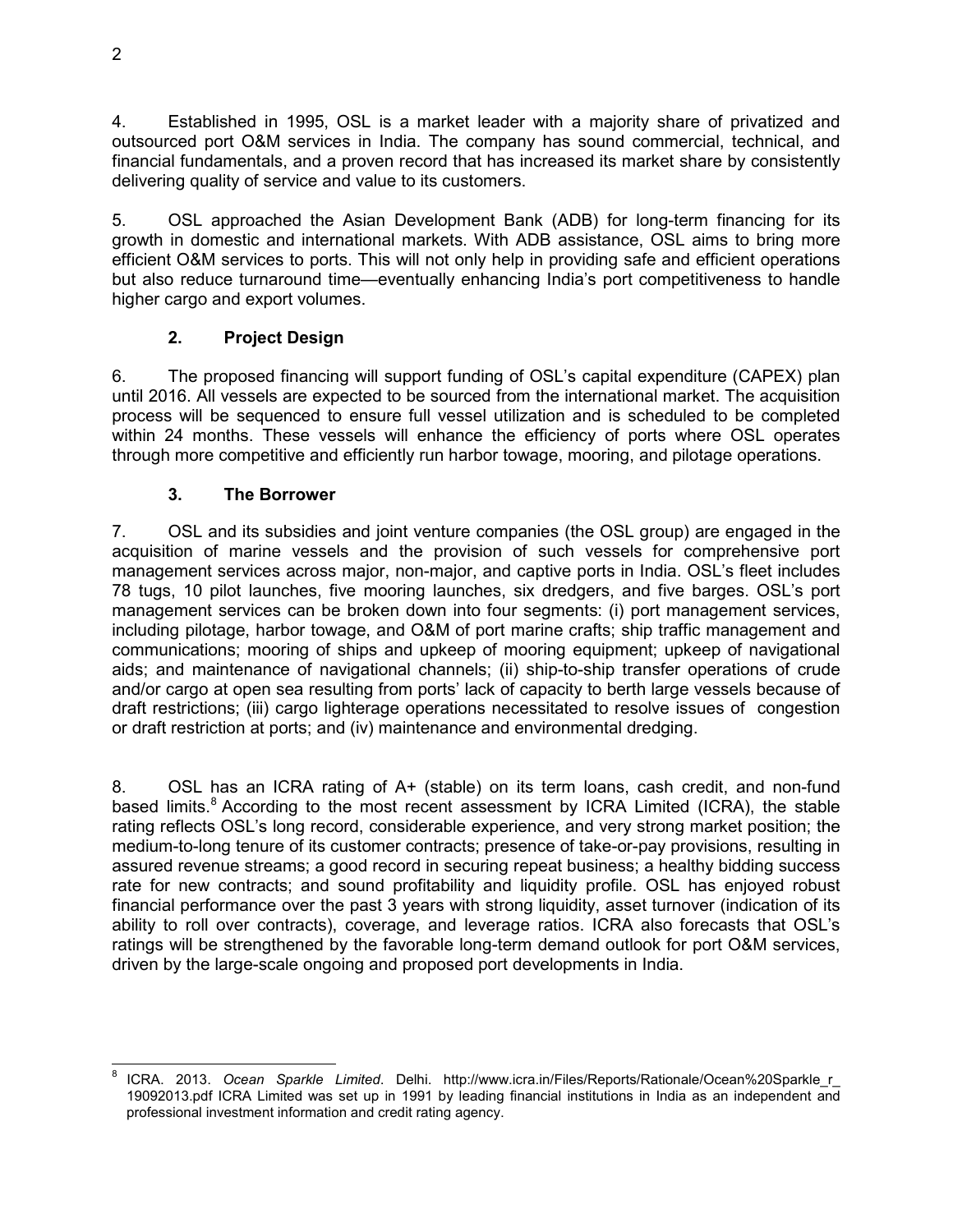# **B. Development Impact, Outcome, and Outputs**

# **1. Impact**

9. The development impact includes the growth of private sector participation in India's port operations through facilitating new investment in the sector, which will help to foster confidence among potential investors and lenders and promote private sector investment in India's port sector. The increase in global competitiveness has placed tremendous demands on improving and optimizing maritime infrastructure. The proposed financing will help to increase the competitiveness of major and non-major ports, and bring growth and opportunities to the surrounding areas by catalyzing and strengthening the private sector development of India's port operations and maritime infrastructure.

# **2. Outcome**

10. The financing of OSL's growth will contribute to increasing efficiency and safety in port operations by supporting private sector expansion in port O&M services. OSL will apply international standards in its port operations and make the necessary investments to reduce costs and delays in major ports, which is a major concern for the growth of Indian ports. The project endeavors to reduce in turnaround time at OSL-operated ports from 3.75 days in FY2013 to 3.40 days in FY2018, as Indian ports have scope for improvement compared with other Asian ports.<sup>9</sup> This will eventually lead to an increase in the total volume of cargo handled and a reduction in the number of pre- and post-berthing accidents.<sup>10</sup>

# **3. Outputs**

11. Successful implementation will result in the capacity expansion of port operations October 2016. The project will ensure that environment and safeguards standards are well maintained and fully met. OSL's expansion has potential to create 250 direct jobs in addition to other indirect employment opportunities in the ports O&M sector.

# **C. Alignment with ADB Strategy and Operations**

# **1. Consistency with Strategy 2020 and Country Strategy**

12. The proposed financing is consistent with ADB's Strategy 2020 and the Midterm Review of Strategy 2020 as it (i) promotes export-led growth through infrastructure investment, (ii) enhances connectivity and regional integration, and (iii) promotes private sector participation in the ports sector in Asia.<sup>11</sup> The country partnership strategy (CPS) for India, 2013–2017 highlights transport and finance for infrastructure as two of the seven core areas under infrastructure development that support faster growth in India. The project is also aligned with the CPS priority areas, specifically with regard to port development and support for the infrastructure sector through nonsovereign operations.<sup>12</sup>

 9 Turnaround times at major Asian ports are Taipei,China (0.71 days); Hong Kong, China (0.72 days); and Singapore (1.16 days). In India, the average turnaround time at major ports is just below 4 days as of FY2014.

<sup>10</sup> C. Ducruet and O. Merk. 2013. Examining container vessel turnaround times across the world*. Port Economics*.

<sup>&</sup>lt;sup>11</sup> ADB. 2008. Strategy 2020: The Long-Term Strategic Framework of the Asian Development Bank, 2008–2020. Manila; ADB. 2014. *Midterm Review of Strategy 2020: Meeting the Challenges of a Transforming Asia and Pacific*.

Manila. <sup>12</sup> ADB. 2013. *Country Partnership Strategy: India, 2013‒2017*. Manila.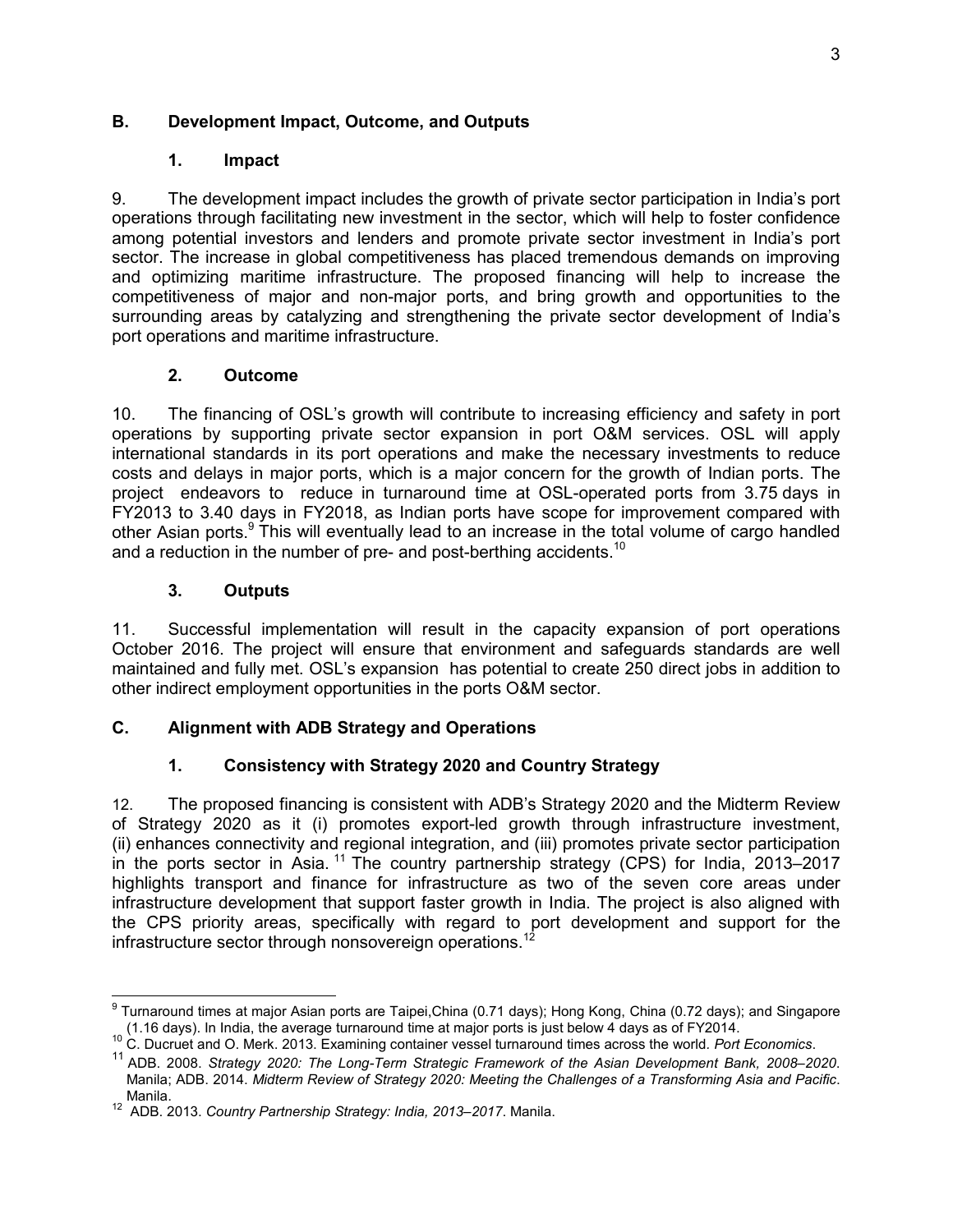## **2. Consistency with Sector Strategy and Relevant ADB Operations**

13. The project is also aligned with ADB's Sustainable Transport Initiative, <sup>13</sup> which acknowledges under the regional cooperation and integration section the importance of addressing trade growth constraints, such as indirect costs associated with unreliable transit times, border crossing delays, and handling costs resulting from poor terminal infrastructure.

## **D. Implementation Arrangements**

14. Table 4 summarizes the implementation arrangements.<sup>14</sup>

| <b>Aspects</b>            | Arrangements                                                                                                                                                                                                                                                                                                                                                                                                                                                                                                                                                                                                                                                                                                                                                                                                                                              |
|---------------------------|-----------------------------------------------------------------------------------------------------------------------------------------------------------------------------------------------------------------------------------------------------------------------------------------------------------------------------------------------------------------------------------------------------------------------------------------------------------------------------------------------------------------------------------------------------------------------------------------------------------------------------------------------------------------------------------------------------------------------------------------------------------------------------------------------------------------------------------------------------------|
| Regulatory framework      | OSL operates under mid-long term contracts with the port trusts. The tariff at major<br>ports is regulated by the TAMP. Indian ports levy two types of tariffs: (i) vessel tariffs<br>(covering port dues, berth hire, pilotage, lighterage, and towage), and from which<br>ports pay specialized O&M operators such as OSL; and (ii) cargo tariffs (covering<br>cargo handling and wharfage). The general framework affecting competition in ports<br>O&M in India, as elsewhere, is governed by cabotage laws of the Directorate General<br>of Shipping, under which country flag vessels get first preference in the ports O&M<br>sector. However, this is being relaxed—opening up the ports and shipping sector,<br>increasing competition, and bringing more sector efficiency.                                                                     |
| Implementation period     | 2014-2016                                                                                                                                                                                                                                                                                                                                                                                                                                                                                                                                                                                                                                                                                                                                                                                                                                                 |
| Operations arrangements   | OSL provides comprehensive port O&M services and operates independently or<br>(keeping in view tender requirements, and or legal or tax concerns) through its<br>subsidiaries and joint ventures. All OSL port O&M operations are carried out in-house<br>by its team of tug masters, pilots, and mooring crew, all of whom are required to<br>possess the necessary sea qualifications and/or licenses from government and state<br>authorities in addition to substantial seafaring experience. Additionally, OSL owns<br>and operates its own training center with a simulator, which allows its key technical<br>staff to experience real-time situations and various scenarios that may occur during<br>operations. Technical staff are also sent overseas on specialist courses, particularly<br>related to engine and other machinery maintenance. |
| Operation and maintenance | Operation and maintenance of its vessels are carried out by OSL's own staff.                                                                                                                                                                                                                                                                                                                                                                                                                                                                                                                                                                                                                                                                                                                                                                              |
| Performance monitoring    | Key performance indicators, including output and outcome indicators, will be reported<br>by OSL and monitored by ADB.                                                                                                                                                                                                                                                                                                                                                                                                                                                                                                                                                                                                                                                                                                                                     |

### **Table 4: Summary of Implementation Arrangements**

ADB = Asian Development Bank, IFC = International Finance Corporation, O&M = operation and maintenance, OSL = Ocean Sparkle Limited, TAMP = Tariff Authority of Major Ports. Sources: Asian Development Bank and Ocean Sparkle Limited.

# **III. THE PROPOSED ADB ASSISTANCE**

## **A. The Assistance**

 $\overline{a}$ 

15. ADB will provide a corporate finance loan of up to \$40 million in US dollars or Indian rupees, or a combination thereof.

# **B. Value Added by ADB Assistance**

16. ADB's participation will provide long-term US dollar and Indian rupee loans presently unavailable in the market because of asset liability mismatches. It is important for OSL to have

<sup>13</sup> ADB. 2010. *Sustainable Transport Initiative Operational Plan*. Manila.

<sup>&</sup>lt;sup>14</sup> Details of Implementation Arrangements (accessible from the list of linked documents in Appendix 2.)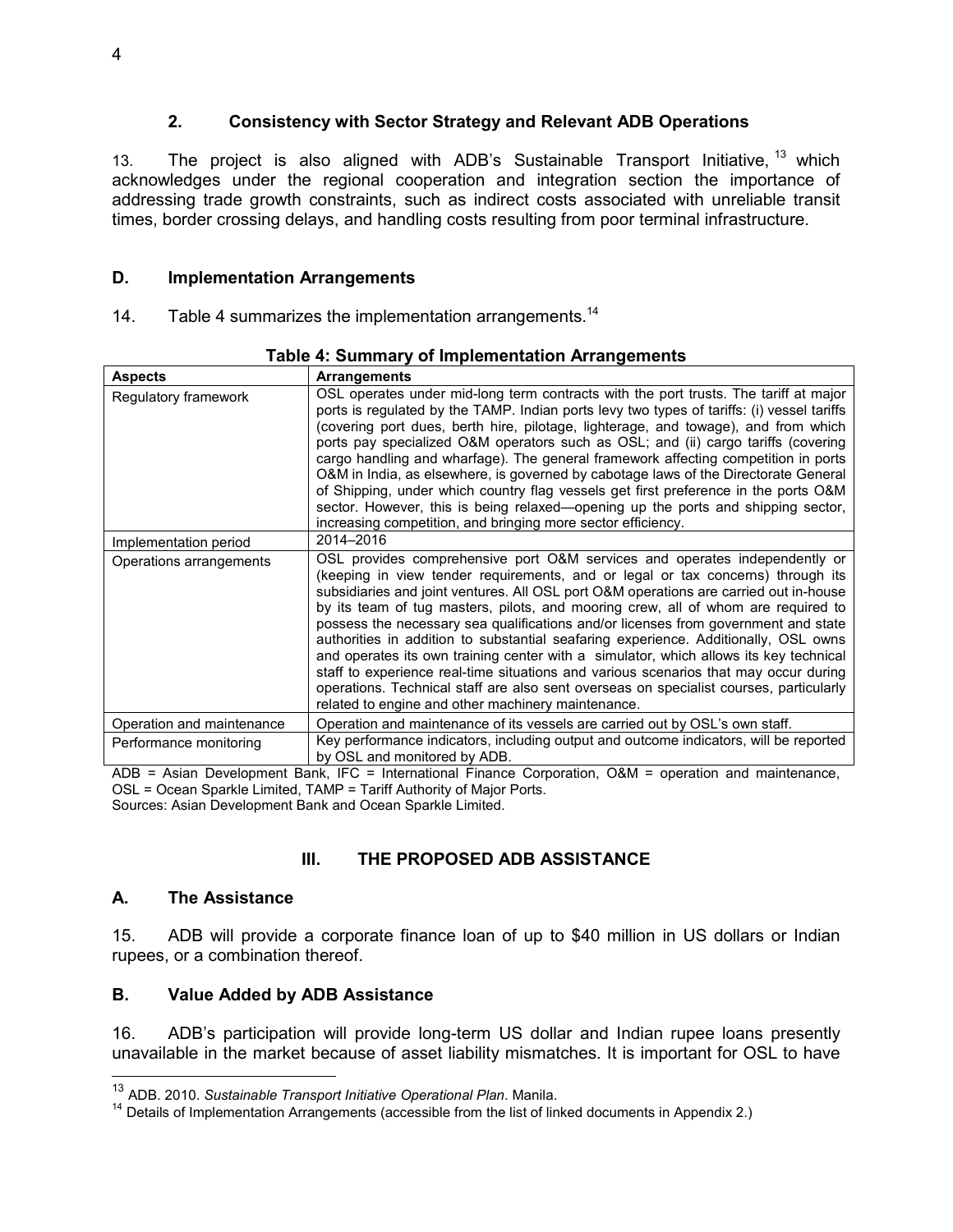long tenor loans to amortize the high up-front costs of its capital-intensive marine vessels over longer periods given their long asset life; this better matches the fixed-price nature of take-orpay offtake contracts.

17. The loan will affirm ADB's confidence in India's port sector—a sector that forms the backbone of country's economic growth and trade potential. To date, ADB has supported policy reforms in the sector through various loans and technical assistance projects, including those that directly led to greater private sector port involvement and investment. The proposed financing by ADB's private sector operations—the first in India's port sector—complements ADB's public sector operations in South Asia, such as the Colombo Port Expansion Project in Sri Lanka, which enhances transshipment capacity available for feeder ports in India.<sup>15</sup>

18. By adopting ADB's Safeguard Policy Statement (2009), OSL will strengthen its environment, occupational, health, safety, and social systems. OSL considers this a key prerequisite to entry in the offshore and other Asian markets, which place a premium on adherence to best safeguard and safety practices.

# **IV. POLICY COMPLIANCE**

# **A. Safeguards and Social Dimensions**

19. The proposed assistance to OSL is classified under ADB's Safeguard Policy Statement (2009) as general corporate finance. The loan is classified category B for environment as the project's potential environmental risks are not significant. OSL's environmental and social management system (ESMS) includes an integrated (safety and quality) management system (IMS) based on International Organization for Standardization (ISO) 9001:2000 and ISO 14001:2004 standards, and Occupational Health & Safety Advisory Services (OHSAS) 18001. A corporate audit was conducted on its ESMS and current operations. No major environmental issues are associated with the audited facilities and its activities. The audit noted room for improvement with respect to OSL's accident classification and management system. OSL management has committed to adopt the audit's recommendations. ADB is satisfied that OSL's ESMS is adequate to comply with the Safeguard Policy Statement requirements, and the client has the capacity to manage the environmental risks.

20. The project is classified category C for involuntary resettlement and indigenous peoples impacts since OSL's operations are not expected to entail involuntary resettlement impacts or impacts on indigenous peoples. OSL services are provided within the boundaries of the port limits. OSL is provided office space by the port authorities, while crew is accommodated on the vessels. The audit confirmed that none of the OSL operations have triggered resettlement to date or have the potential for land acquisition or impacts on indigenous peoples. OSL will submit annual reports to ADB on the implementation of its ESMS, including the implementation of corrective actions required by its auditors.

21. **Other social dimensions.** The project is classified as having no gender elements. OSL has a human resources policy and manual, linked to the IMS. The policy provides equal opportunities to women for positions in the corporate and field offices. The manual includes a documented grievance redress process that is available to all its employees and workers. OSL encourages hiring its crew from the local population. The audit confirms that OSL complies with

 $\overline{1}$ <sup>15</sup> ADB. 2007. *Report and Recommendation of the President to the Board of Directors: Proposed Loan to the Democratic Socialist Republic of Sri Lanka for the Colombo Port Expansion Project.* Manila.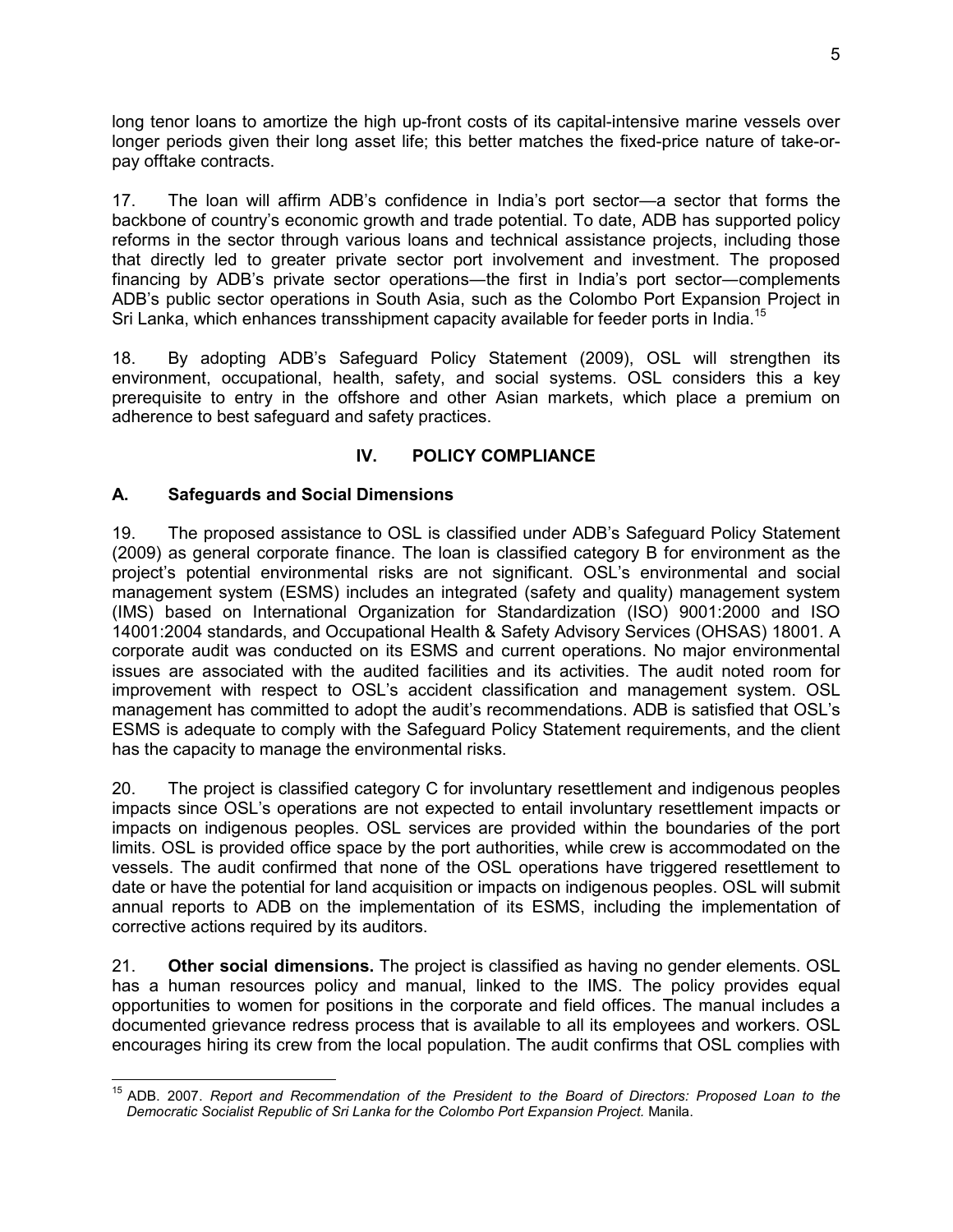national labor laws and provides satisfactory working conditions and accommodation for crew living on board the vessels. OSL's ESMS includes arrangements requiring OSL to comply with national labor laws and to take measures to conform to internationally recognized core labor standards, in compliance with ADB's Social Protection Strategy.<sup>16</sup>

## **B. Anticorruption Policy**

22. OSL was advised of ADB's policy of implementing best international practice relating to combating corruption, money laundering, and the financing of terrorism. ADB will ensure that the investment documentation includes appropriate provisions prohibiting corruption, money laundering, and the financing of terrorism, and remedies for ADB in the event of noncompliance.

## **C. Investment Limitations**

23. The proposed loan is within the medium-term, country, industry, group, and singleproject exposure limits for nonsovereign investments.

## **D. Assurances**

24. Consistent with the Agreement Establishing the Asian Development Bank (the Charter),<sup>17</sup> the Government of India will be requested to confirm that it has no objection to the proposed assistance to Ocean Sparkle Limited. ADB will enter into suitable finance documentation, in form and substance satisfactory to ADB, following approval of the proposed assistance by the Board of Directors.

# **V. RECOMMENDATION**

25. I am satisfied that the proposed loan would comply with the Articles of Agreement of the Asian Development Bank (ADB) and recommend that the Board approve the loan of up to \$40,000,000 (to be disbursed in Indian rupees and/or US dollars) to Ocean Sparkle Limited for the Ocean Sparkle Expansion Project from ADB's ordinary capital resources, with such terms and conditions as are substantially in accordance with those set forth in this report, and as may be reported to the Board.

> Takehiko Nakao President

30 September 2014

 $\overline{\phantom{a}}$ <sup>16</sup> ADB. 2003. *Social Protection*. Manila (adopted in 2001).

<sup>17</sup> ADB. 1966. *Agreement Establishing the Asian Development Bank.* Manila.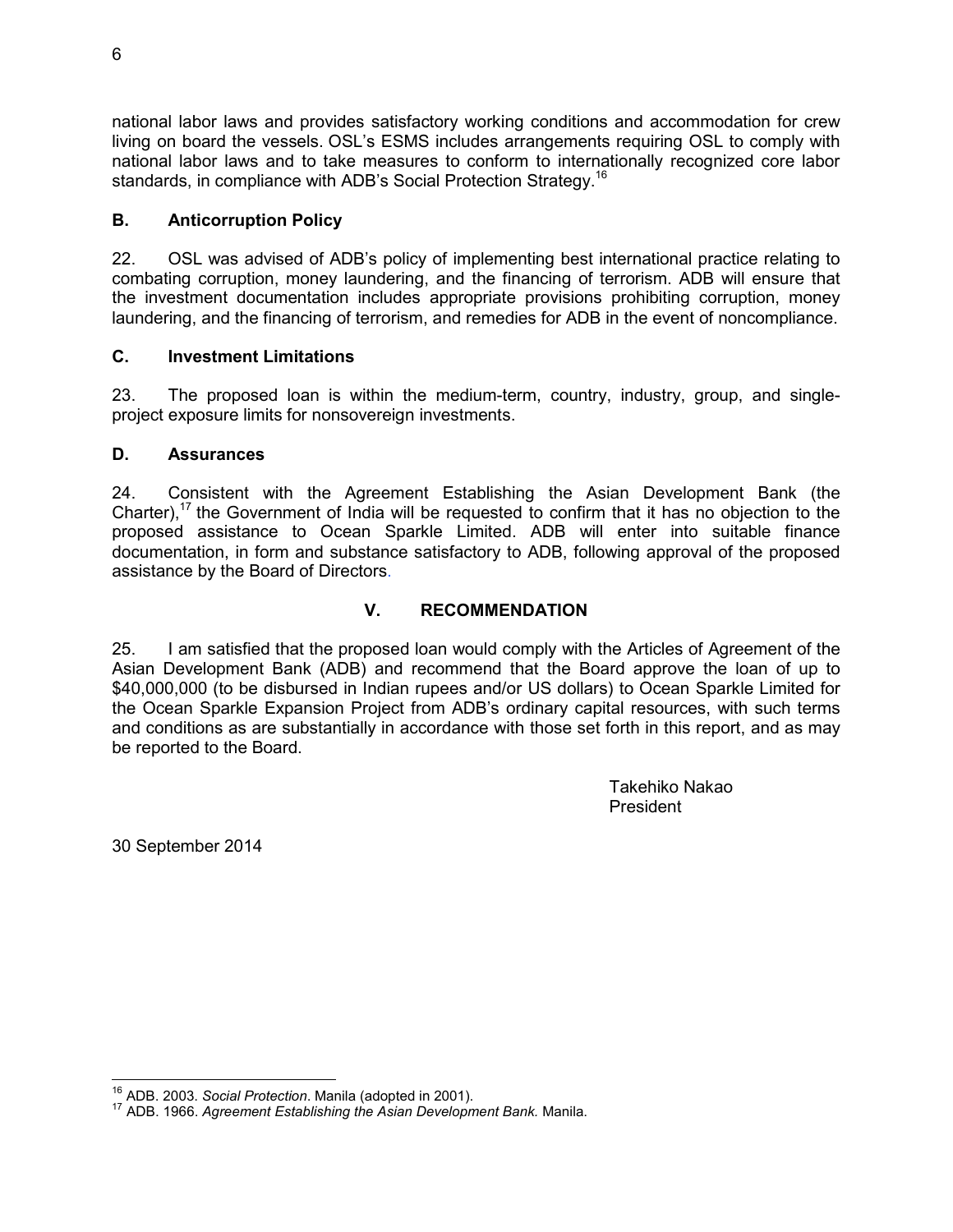# **DESIGN AND MONITORING FRAMEWORK**

| <b>Design Summary</b>                                                                       | <b>Performance Targets</b><br>and/or Indicators with<br><b>Baselines</b>                                                                                                                                                                                                                                                                                                                                                                                                                      | <b>Data Sources and/or</b><br>Reporting<br><b>Mechanisms</b>                                                                                                           | <b>Assumptions</b><br>and Risks                                                                                                                                                                                                                                                                         |
|---------------------------------------------------------------------------------------------|-----------------------------------------------------------------------------------------------------------------------------------------------------------------------------------------------------------------------------------------------------------------------------------------------------------------------------------------------------------------------------------------------------------------------------------------------------------------------------------------------|------------------------------------------------------------------------------------------------------------------------------------------------------------------------|---------------------------------------------------------------------------------------------------------------------------------------------------------------------------------------------------------------------------------------------------------------------------------------------------------|
| <b>Impact</b><br>Increased private<br>sector participation<br>in India's port<br>operations | Share of private sector<br>in port operations in<br>India increases from<br>43% in FY2014 to 54%<br>by 2022                                                                                                                                                                                                                                                                                                                                                                                   | National economic data<br>and statistics<br><b>Indian Ports Association</b><br>Website and reports<br>from Ministry of<br>Shipping<br>12th and 13th Five Year<br>Plans | <b>Assumptions</b><br>Domestic demand for<br>imported energy or goods<br>and demand for India's<br>exports grow<br><b>Risk</b><br>Progress of private sector-<br>friendly regulatory reforms<br>in the port sector is<br>stagnant                                                                       |
| <b>Outcome</b><br>Increased efficiency<br>and safety in port<br>operations                  | Average turnaround time<br>at Indian ports where<br>OSL operates reduces<br>from 3.75 days in<br>FY2013 to 3.40 days in<br>FY2018<br>No pre- and post-<br>berthing major accidents<br>at the ports where OSL<br>exclusively provides<br>O&M services.<br>Accidents include<br>collision, fire and oil spill,<br>among others.<br>Total level of cargo<br>handled in OSL-<br>operated ports increases<br>from about 621 million<br>tons in FY2013 to about<br>1,000 million tons in<br>FY2018. | Research reports<br>ADB annual monitoring<br>reports<br>Development<br>effectiveness monitoring<br>reports<br>OSL annual reports                                       | <b>Assumption</b><br>OSL continues to retain<br>competent technical and<br>managerial staff<br><b>Risk</b><br>Process for opening public<br>sector-managed ports to<br>private sector operations is<br>slow                                                                                             |
| <b>Outputs</b><br>1. Expand capacity<br>of port operations                                  | 250 full time direct<br>equivalent new jobs<br>created by OSL for port<br>O&M services 2014-<br>2016<br>Environment and<br>safeguard policies met                                                                                                                                                                                                                                                                                                                                             | OSL annual audited<br>financial reports<br><b>OSL Annual Board of</b><br>Directors Report<br>(September)<br><b>DE Monitoring Reports</b><br><b>HR Records</b>          | <b>Assumptions</b><br>Timely completion of the<br>acquisition and capital<br>investments in accordance<br>with CAPEX plan, subject<br>to market conditions and<br>availability<br>OSL successfully wins<br>and/or renews ports<br>operations and<br>management and offshore<br>agreements in Indian and |